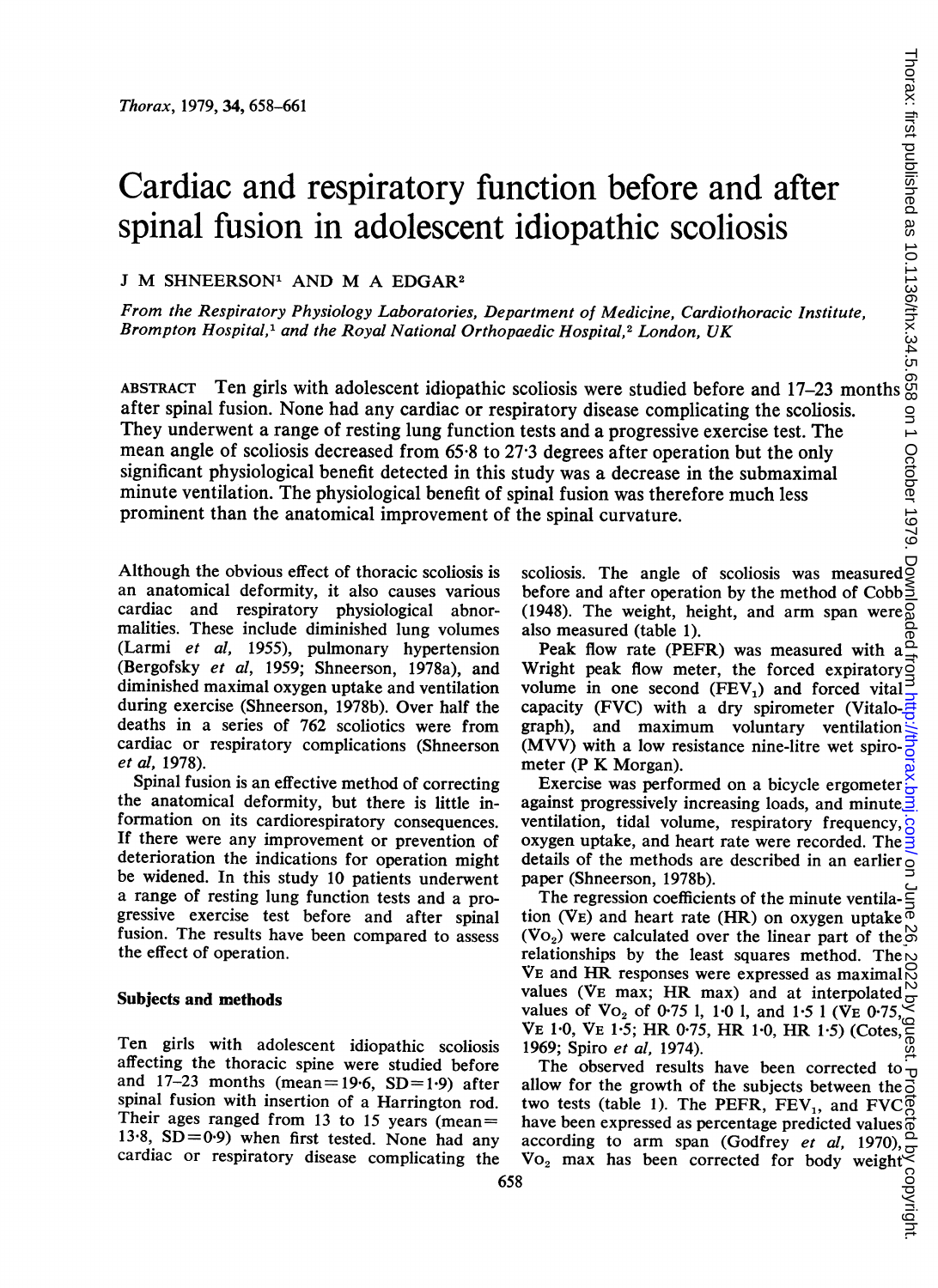| Before spinal fusion | Angle of scoliosis<br>(degrees) |                              | Weight<br>(kg)                 | Height<br>(cm)                      | Arm span<br>(cm)                |  |
|----------------------|---------------------------------|------------------------------|--------------------------------|-------------------------------------|---------------------------------|--|
|                      | Range<br>Mean<br>SD             | 50-84<br>$65 - 8$<br>11.3    | $38 - 61$<br>49.1<br>$6 - 4$   | $147 - 170$<br>$158 - 7$<br>$6 - 7$ | 155-177<br>$168 - 4$<br>6.1     |  |
| After spinal fusion  | Range<br>Mean<br>SD             | $13 - 36$<br>$27 - 3$<br>8.0 | $44 - 67.5$<br>$55 - 2$<br>7.6 | 155-173<br>164.2<br>5.5             | $163 - 178$<br>$172 - 7$<br>4.6 |  |

Table 1 Personal data of ten patients

(Jones *et al*, 1975). **after fusion:** mean= $63.2\%$ , SD= 19.7). The sub-

# PEAK FLOW RATE, SPIROMETRY, AND MAXIMUM VOLUNTARY VENTILATION 50

The results before and after spinal fusion are  $\begin{array}{c} 0 \end{array}$  Before spinal fusion shown in table 2. The absolute values for PEFR, shown in table 2. The absolute values for PEFR,  $40 - 4$  a After spinal fusion FEV<sub>1</sub>, and FVC increased by 9.1–15.9% after surgery. When the values, however, were cortwo tests (Godfrey *et al*, 1970), the differences rected for the increase in arm span between were not statistically significant. The MVV also  $\approx 20$ increased slightly but not significantly after spinal fusion.  $10^{-1}$ 

# MAXIMUM OXYGEN UPTAKE 0

 $(table 3)$  disappeared when it was corrected for body weight (Davies et al, 1972).  $E$  *Effect of spinal fusion on minute ventilation* ( $\dot{V}$ <sub>E</sub>).

VE max hardly altered during the interval between  $\pm 1$  SD. Postspinal fusion values significantly the two tests (table 3) and there was little change *improved at V*<sub>02</sub> of 0.75 l ( $\epsilon$ < 0.95) and 1.0 l (1)

Table 2 Results of resting lung function tests

|                      |      | <b>PEFR</b><br>(l/min) |             | FEV,<br>(I)     |             | <i>FVC</i><br>$\omega$ |             | MVV<br>(l/min)  |
|----------------------|------|------------------------|-------------|-----------------|-------------|------------------------|-------------|-----------------|
|                      |      | <b>Observed</b>        | % predicted | <b>Observed</b> | % predicted | <b>Observed</b>        | % predicted | <b>Observed</b> |
| Before spinal fusion | Mean | 416                    | $90 - 1$    | 2.51            | $77 - 8$    | 2.76                   | 72.5        | $91 - 7$        |
|                      | SD   | 38                     | 5.3         | 0.26            | $6 - 0$     | 0.36                   | $7 - 8$     | $19 - 1$        |
| After spinal fusion  | Mean | 454                    | $94 - 8$    | 2.91            | $85 - 7$    | $3 - 18$               | 78.9        | $99 - 8$        |
|                      | SD   | 30                     | 7.5         | 0.34            | 9.3         | 0.47                   | $10 - 3$    | $20 - 5$        |

#### Table 3 Indices of maximal exercise

|                           |             | $V_0$ , max  |                     | $\dot{V}$ <sub>R</sub> max | $V_T$ max        | $V_T$ max $\times$ 100%           | HR max                |  |
|---------------------------|-------------|--------------|---------------------|----------------------------|------------------|-----------------------------------|-----------------------|--|
|                           |             | llmin        | ml kg min           | <i>llmin</i>               | $\omega$         | $\overline{\mathbf{v}\mathbf{c}}$ | <b>beats/min</b>      |  |
| Before spinal fusion Mean | SD          | 1.70<br>0.39 | $34 - 6$<br>7.1     | 58.94<br>$10 - 10$         | 1.73<br>$0 - 40$ | $57 - 0$<br>$11 - 2$              | $182 - 7$<br>$14 - 3$ |  |
| After spinal fusion       | Mean<br>SD. | 1.83<br>0.30 | $33 - 6$<br>$5 - 3$ | $62 - 40$<br>12.26         | $1 - 86$<br>0.77 | $58 - 4$<br>$8 - 4$               | $185 - 0$<br>7.5      |  |

(Davies *et al*, 1972), V<sub>T</sub> max for vital capacity, and in the mean dyspnoeic index (VE max/MVV $\times$  the submaximal heart rate indices for body weight 100%) (before fusion: mean=65.4%, SD=14.4;  $100\%$ ) (before fusion: mean=65-4%, SD=14-4; maximal minute ventilation was significantly im-**Results proved at Vo<sub>2</sub> of 0.75 1 (P** $\leq$ **0.05) and 1.0 1 (P** $\leq$ **0.01)** by surgery (figure).



Normal values  $\pm$  I SD (Jones et al, 1975) are shown MINUTE VENTILATION by broken lines and observed values are shown improved at  $V_{\Omega^2}$  of 0.75 l (P $\lt$  05) and 10 l (P $\lt$  01).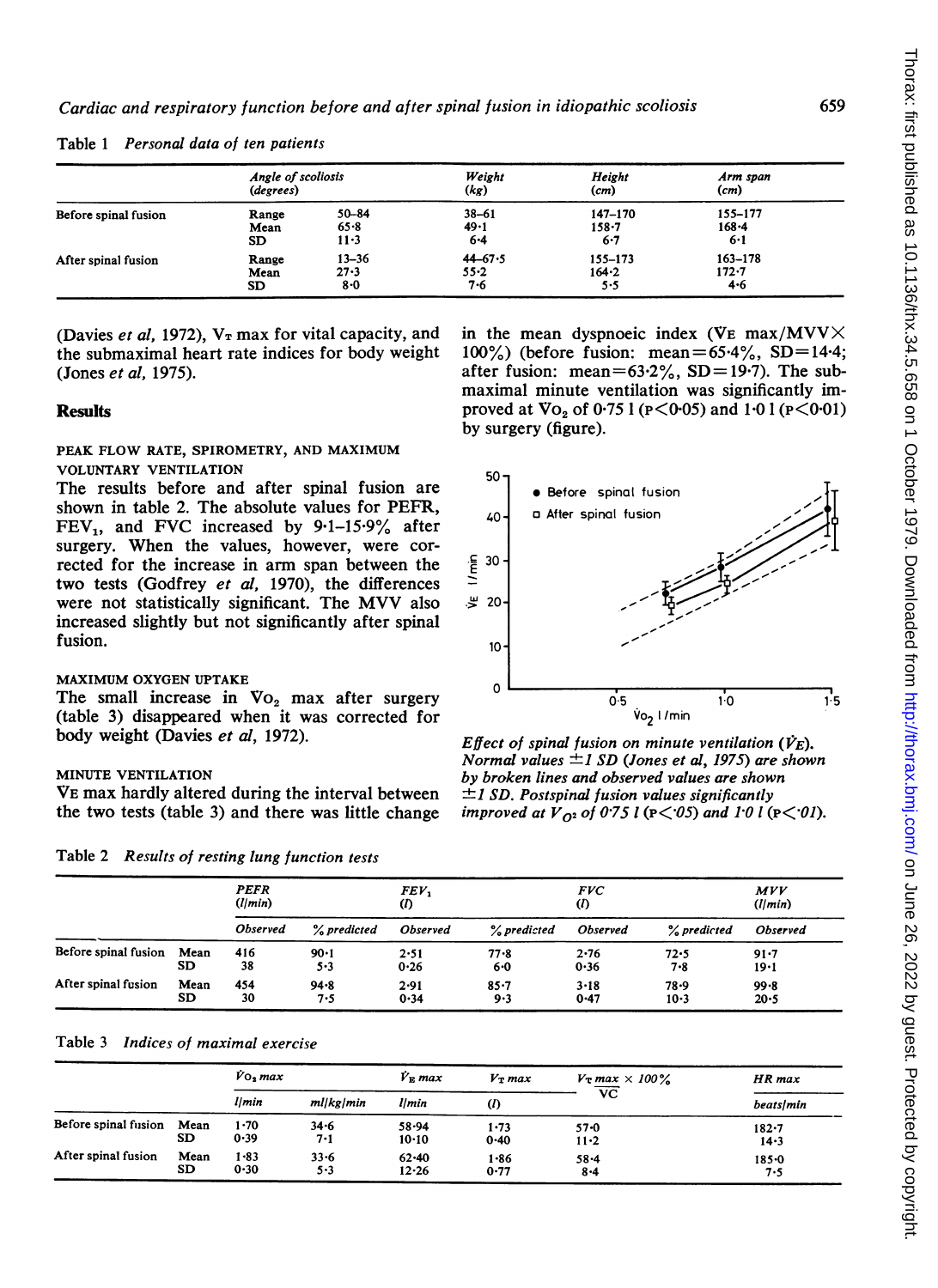#### 660)

#### PATTERN OF VENTILATION

There was a small but insignificant increase in  $V_T$  max after spinal fusion, and this remained insignificant when it was corrected for the increase in vital capacity between the two tests (table 3).

#### HEART RATE

The mean maximal heart rate was similar in the two tests (table 3). The submaximal heart rate indices at  $\sqrt{V_0}$  of 0.75 1 and 1.0 1 were all lower after surgery  $(P<0.05)$  (table 4), but when they were corrected for weight gain between the tests (Jones et al, 1975) the improvement disappeared.

complicated by the growth that had taken place between the two tests. Several indices of exercise performance, such as the heart rate (Cotes et al, 1973), vary with body dimensions, and these have had to be taken into account in comparing the results. Thus the maximal oxygen uptake has been expressed as ml/kg body weight/min, maximal tidal volume as a percentage of the vital capacity, and the submaximal heart rates as percentages of the predicted value according to body weight. The usual prediction of PEFR,  $FEV<sub>1</sub>$ , and FVC from height is valueless because straightening of the spine increases the height independently of any

<sup>J</sup> M Shneerson and M <sup>A</sup> Edgar

Table 4 Heart rate during submaximat exercise

| and the submaximal heart rates as percentages of $\frac{\omega}{\Omega}$<br>two tests (table 3). The submaximal heart rate<br>indices at $\sqrt{V_0}$ of 0.75 1 and 1.0 1 were all lower<br>the predicted value according to body weight. The $\Rightarrow$<br>after surgery ( $p < 0.05$ ) (table 4), but when they<br>usual prediction of PEFR, $FEV_1$ , and FVC from $\sum_{i=1}^{N}$<br>were corrected for weight gain between the tests<br>height is valueless because straightening of the $\ddot{\uparrow}$<br>(Jones et al, 1975) the improvement disappeared.<br>spine increases the height independently of any $\frac{1}{6}$ |      |                  |             |                 |                                            |                 |                                                                                                                               |  |  |
|------------------------------------------------------------------------------------------------------------------------------------------------------------------------------------------------------------------------------------------------------------------------------------------------------------------------------------------------------------------------------------------------------------------------------------------------------------------------------------------------------------------------------------------------------------------------------------------------------------------------------------------|------|------------------|-------------|-----------------|--------------------------------------------|-----------------|-------------------------------------------------------------------------------------------------------------------------------|--|--|
| Table 4 Heart rate during submaximal exercise                                                                                                                                                                                                                                                                                                                                                                                                                                                                                                                                                                                            |      | $HR 0.75 (n=10)$ |             |                 |                                            |                 | $\mathsf{S}$                                                                                                                  |  |  |
|                                                                                                                                                                                                                                                                                                                                                                                                                                                                                                                                                                                                                                          |      |                  |             |                 | $HR 1.0 (n=10)$                            |                 | $HR 1.5 (n=7)$<br>October                                                                                                     |  |  |
|                                                                                                                                                                                                                                                                                                                                                                                                                                                                                                                                                                                                                                          |      | <b>Observed</b>  | % predicted | <b>Observed</b> | % predicted                                | <b>Observed</b> | % predicted                                                                                                                   |  |  |
| Before spinal fusion                                                                                                                                                                                                                                                                                                                                                                                                                                                                                                                                                                                                                     | Mean | 132.2            | 111.5       | 147.3           | $106 - 7$                                  | 168.9           | $102 - 4$                                                                                                                     |  |  |
|                                                                                                                                                                                                                                                                                                                                                                                                                                                                                                                                                                                                                                          | SD.  | $12 - 8$         | $13-9$      | $15 - 5$        | $14 - 8$                                   | 19.3            | $16 - 2$                                                                                                                      |  |  |
| After spinal fusion                                                                                                                                                                                                                                                                                                                                                                                                                                                                                                                                                                                                                      | Mean | $116 - 2$        | $104 - 0$   | $131 - 7$       | $102 - 5$                                  | $161 - 3$       | $\overline{2}$<br>$107 - 6$                                                                                                   |  |  |
|                                                                                                                                                                                                                                                                                                                                                                                                                                                                                                                                                                                                                                          | SD   | $10 - 4$         | $11 - 4$    | $9 - 7$         | $11-1$                                     | $11 - 7$        | $9 - 7$<br>ဖ                                                                                                                  |  |  |
| <b>Discussion</b><br>Several previous authors have studied the cardio-<br>respiratory effects of spinal fusion performed for                                                                                                                                                                                                                                                                                                                                                                                                                                                                                                             |      |                  |             |                 | (Godfrey et al, 1970) were therefore used. |                 | Downl<br>growth. Values predicted from the arm span<br>Spinal fusion considerably decreased the angle $\frac{\delta}{\delta}$ |  |  |

#### **Discussion**

Several previous authors have studied the cardiorespiratory effects of spinal fusion performed for scoliosis. The vital capacity and MVV have been found to be unaffected by spinal fusion (Makley et al, 1968; Westgate and Moe, 1969; Lamarre et al, 1971; Shannon et al, 1971; Meister and Heine, 1973; Stoboy and Speierer, 1975; Henche et al, 1977) or to increase slightly after it (Gazioglu et al, 1968; Lindh and Bjure, 1975). Small increases in Pao<sub>2</sub> (Shannon et al, 1971; Meister and Heine, 1973) and  $Sao_2$  (Westgate and Moe, 1969) have been found, and Shannon et al (1971) observed an improvement in the physiological dead space and  $PA-aO<sub>2</sub>$  as well. A marginal increase in  $\rm{Vo}_2$  max during exercise (Stoboy and Speierer, 1975) and an improvement in Pa $o_2$  after exercise (Shannon et al, 1971) are the only changes in response to exercise after spinal fusion that have been reported.

None of the 10 subjects of this study had any cardiorespiratory disease complicating the scoliosis. They underwent identical resting and exercise tests under the same conditions before and after surgery. Postoperatively they had spent four months in a plaster of Paris jacket and then worn a Milwaukee brace until a year after surgery. All had returned to full activity at least five months before being retested, and none had any cardiac or respiratory symptoms when they were retested.

Estimation of the effect of spinal fusion was

of scoliosis in all the subjects, but the changes in PEFR, FEV<sub>1</sub>, FVC, and MVV were much less PEFR, FEV<sub>1</sub>, FVC, and MVV were much less  $\overrightarrow{5}$  striking. The slight improvements after spinal  $\overrightarrow{3}$ fusion were not statistically significant. The small increase in  $\mathbf{V}o_2$  max was due to the growth of the subjects as it disappeared when the correction for body weight was applied. There was, however, a statistically significant improvement in submaximal ventilation at  $\sqrt{V_0}$  of 0.75 and 1.0 1/min, although it was of a small amount. There was no increase in  $V_{E}$  max and the maximal  $V_{T}$  both in absolute volumes and expressed as a percentage of vital capacity remained unchanged. The apparent slowing of the submaximal heart rate indices after spinal fusion was abolished by correcting for the increase in body weight between the tests and did not represent a true physiological improvement.

Thus the anatomical improvement of the scoliosis after spinal fusion is far greater than the physiological changes during exercise shown in  $\mathcal{F}$ this study. The only significant improvement, after allowing for growth between the tests, was a small decrease in the submaximal ventilatory indices. Possibly, however, spinal fusion prevented a deterioration in exercise performance that would otherwise have occurred in the interval between the tests. The long-term effects of spinal fusion on the development of respiratory failure and pulmonary hypertension are unknown, but the im-